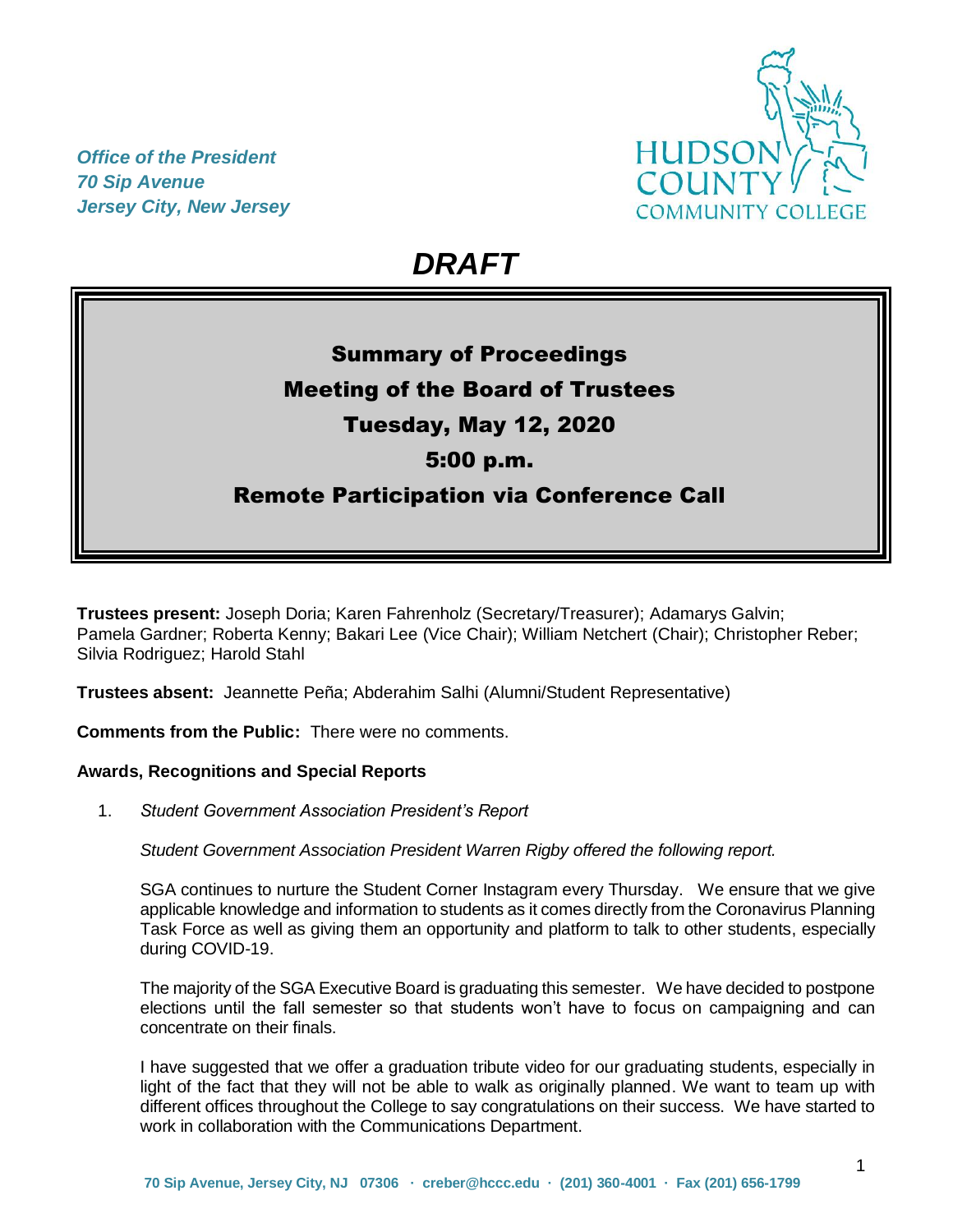The Student Center tour scheduled for last Thursday has been postponed for a two-week period following the CDE's guideline for a fourteen-day self-quarantine.

Two Virtual Story Hours were held for students, their children and siblings, at the Gabert Library last Friday. Approximately 31 people signed on. The second Story Hour is scheduled for this Firday and it could be a continuous event throughout the summer.

Chairman Netchert asked Warren what the attitude of the student body was during the pandemic. Warren replied that there are mixed emotions. There are students who understand what's going on, while there are other students who don't understand, and it's causing anxiety. Through the Student Corner, we are trying to provide a lot of information. Specifically, with respect to mental health issues, we're telling students that no matter how big or small you think your concern may be, to reach out, someone's there to listen to you, and we are going to get through this together. We get the student with a particular concern to the appropriate person. I sent out a message to all of our students that HCCC is here for you.

*2. All College Council President's Report* 

### *All College Council President Lauren Drew offered the following report.*

I want to start by thanking the Chairs of the Space and Facilities Committee and Students Affairs Committee, whose terms are ending. Thank you Salvador Cuellar and Veronica Gerosimo for all of the leadership that you have provided. Thanks to you and your Committee members' efforts, we will have a Task Force on Child Care, a Task Force on Office Space Allocations, an Updated Common Hour, and a recycling system fully in place. Elections for these Committees will take place shortly.

I also want to thank Peter Cronrath, Chair of the Academic Affairs Committee, and Shannonine Caruana, Chair of the Development and Planning Committee, for volunteering to serve as HCCC representatives on the Return to Campus Task Force.

Although the ACC is not officially in session over the summer, many committees are planning to be on standby to provide input as we plan for the fall and have begun to discuss issues such as class recording policies, class attendance policies, and future professional development.

#### *3. President's Report*

*President Reber offered the following remarks.*

Good evening, Trustees, colleagues and guests.

I would like to begin by asking you to join me in a moment of silence for all of the victims of the coronavirus pandemic, their loved ones, and those on the front lines of helping others and saving lives.

#### *Moment of Silence*

Thank you.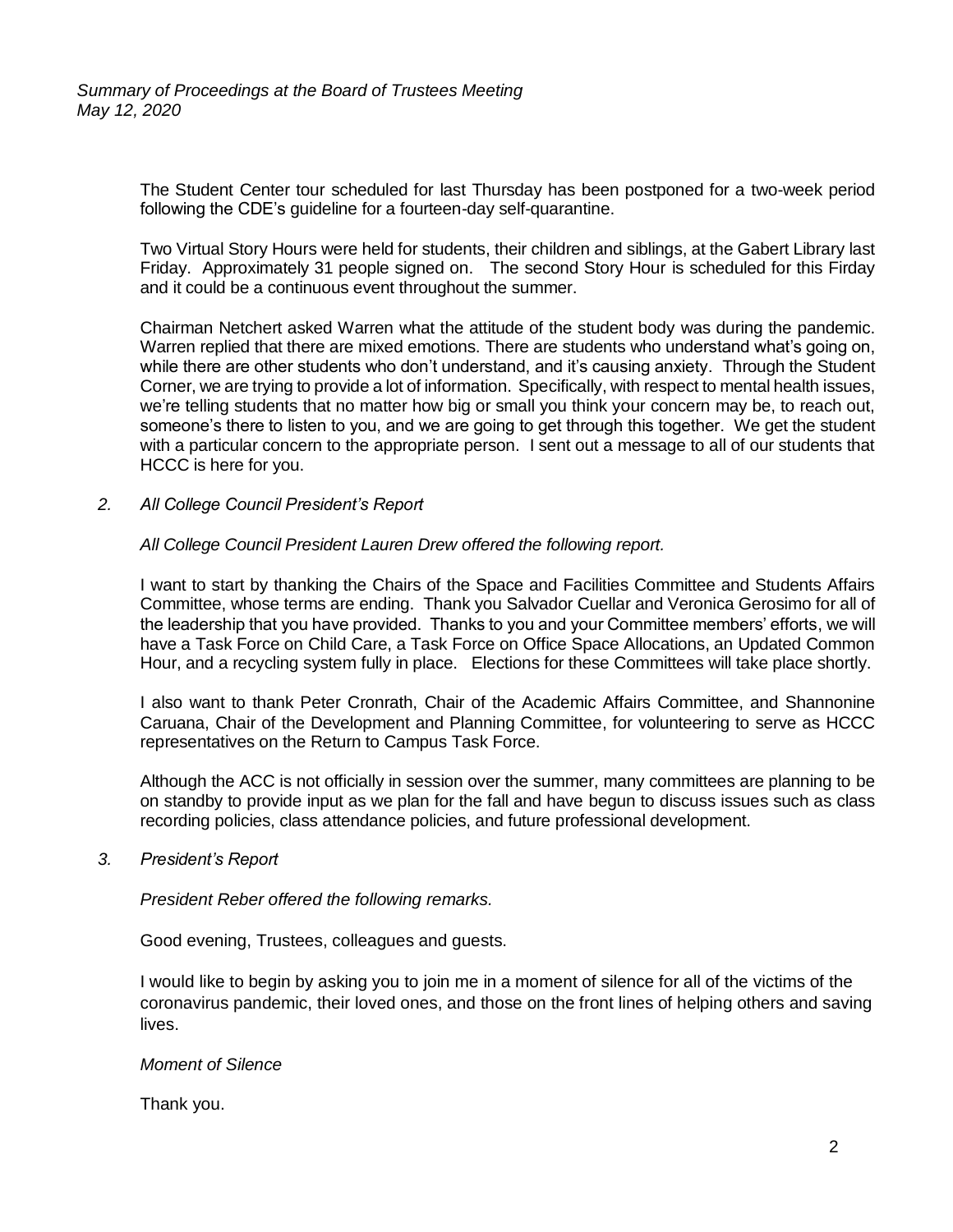Lauren and Warren, thanks for your comments and for all you and your colleagues are doing to serve and support our community members at this difficult time.

Together, we can take great pride in how we are navigating the challenges of the pandemic with a focus on supporting our students, employees, and community, and helping one another. Our HCCC family has never been stronger! Trustees, I thank you for your steadfast support of our students and the welfare of our employees and institution.

We continue to make great progress in supporting students with critically needed funding through our \$4.2 million federal stimulus allocation for students, and additional funding we continue to raise to support students through *Hudson Helps*.

I thank Vice President Lisa Dougherty and Associate Dean Sylvia Mendoza for their stellar leadership in developing guidelines for the distribution of funding directly to students, and the efficient release of funds to students in need. I have asked Lisa Dougherty to report to us this evening on the status of this work.

*Lisa Dougherty offered the following remarks.*

Good evening everyone.

Thank you for the opportunity to share how the college is assisting students with the CARES Act. As you probably know, Congress recently passed the Coronavirus Aid, Relief and Economic Security Act, or the CARES Act. HCCC received \$4.2 million to provide emergency grants directly to students who have experienced emergency expenses related to the disruption of campus operations due to COVID-19. Eligible expenses include items in the student's cost of attendance such as food, housing, course materials, technology, health care, and childcare.

There are several eligibility criteria in order for students to receive this funding. In a nutshell, students need to be eligible for federal financial aid programs in order to receive CARES Act funding and cannot have been enrolled in a fully online program prior to the pandemic. Since the majority of our students do receive federal aid, this is good news for most of our students.

To apply for these funds, students need to fill out a simple application, which can be accessed at [www.hccc.edu/caresact.](http://www.hccc.edu/caresact) Our financial aid office reviews the application to confirm eligibility and awards the emergency grant.

However, there are many students who are not eligible for financial aid, and therefore, not eligible for CARES Act funding – including our international, undocumented, early college, non-credit, and fully online students. One could argue that these students are as vulnerable, if not more vulnerable than our financial aid students. In the spirit of inclusivity and our culture of caring, we have established a separate Hudson Helps budget for these students, which has been partially funded by the HCCC Foundation. Applicants for this funding are also reviewed and awarded by our Office of Financial Aid.

Over the past two weeks, our financial aid team, led by Associate Dean Sylvia Mendoza has worked tirelessly to award emergency grants to almost 2500 students so far. We very much appreciate Sylvia's leadership of the process.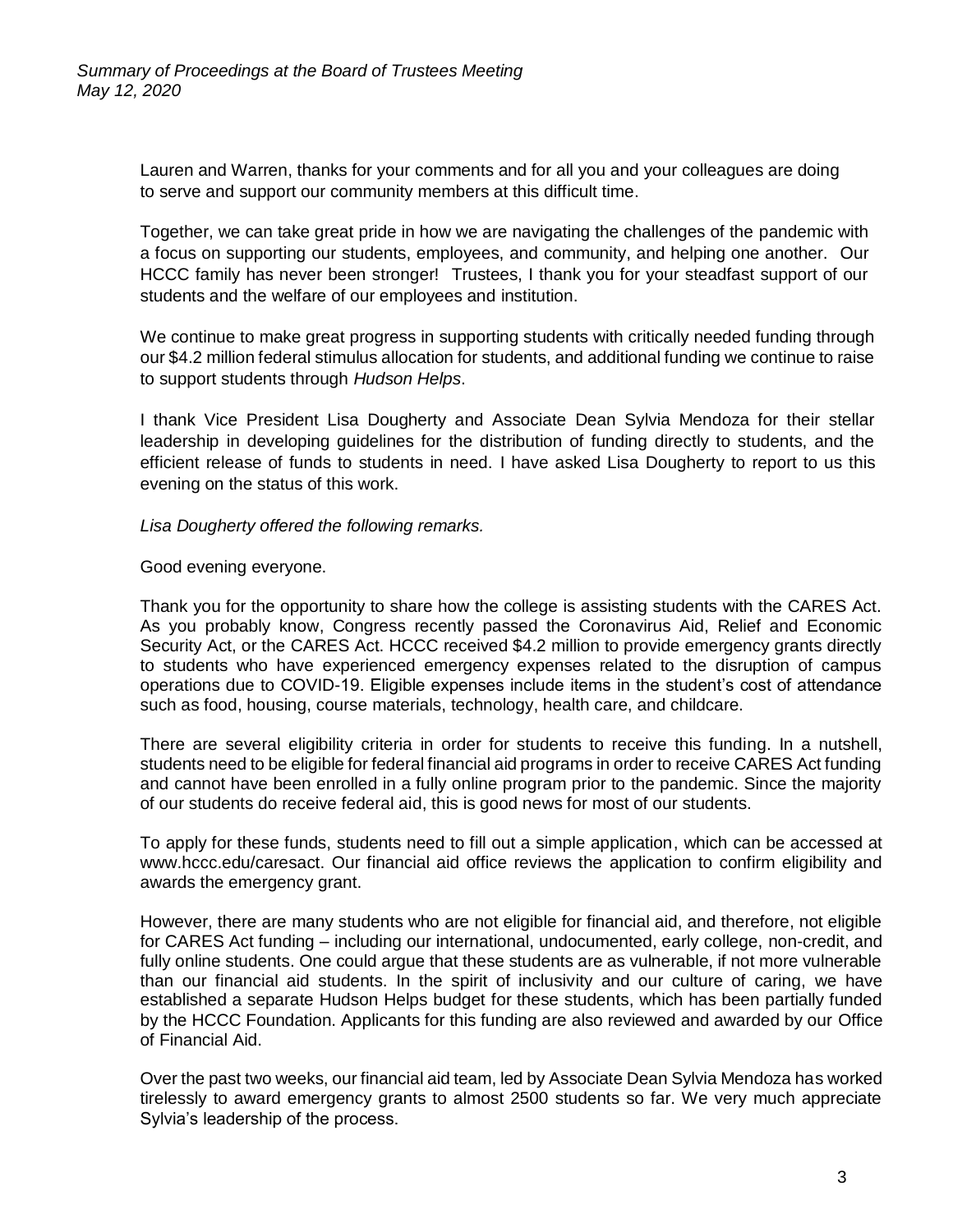The goal was to award students quickly and efficiently with few questions asked.

To date:

|                                  | # of Students | <b>Total Amount Awarded</b> |
|----------------------------------|---------------|-----------------------------|
| <b>CARES Act Emergency Grant</b> | 2,395         | \$1,796,500.00              |
| Hudson Helps Emergency Fund      | 104           | \$78,750.00                 |
| Total                            | 2499          | \$1,900,000                 |

We will continue to award students in need through the end of the semester and also plan to assist students in the summer and fall terms.

## *President Reber resumed his remarks.*

Thanks so much, Lisa, Sylvia, and other members of your team for this exceedingly important work in support of our students.

As Lisa noted, approximately three quarters of our students qualify for CARES Act funding because they are Pell eligible, but that leaves out 2,000 or more of our students, including DACA students, undocumented students, international students, Early College students, fully online students and those pursuing noncredit programming through our Center for Workforce Development. These students are important members of our HCCC family and our support for them is steadfast and unwavering.

We continue to raise funding to support these students. Last week, we began a month-long *Hudson Helps* fundraising appeal to friends of the college that includes a match of Foundation funds for gifts of up to \$100,000 in support of HCCC students.

I thank Vice President Nicholas Chiaravalloti and our Foundation Directors for their leadership and generosity.

As we contemplate an eventual return to on-the-ground campus operations, the safety of our community is paramount in all of our planning. We will follow the advice and direction of health care and community leaders with respect to when, and how, we begin an eventual return to campus. Recently I announced the appointment of a Return to Campus (RTC) Task Force to meet regularly and coordinate with statewide, regional and local health and government agencies in order to plan for various return scenarios. The Task Force will also help keep our students and employees informed about issues associated with our returning to campus. Vice President Lisa Dougherty and Assistant Dean Heather DeVries are co-chairing the Task Force, which held its organizational meeting yesterday. I have asked Heather DeVries to speak about this important work.

*Heather DeVries offered the following remarks.*

Good Evening Trustees.

The Return to Campus Task Force had a very productive kickoff meeting yesterday. The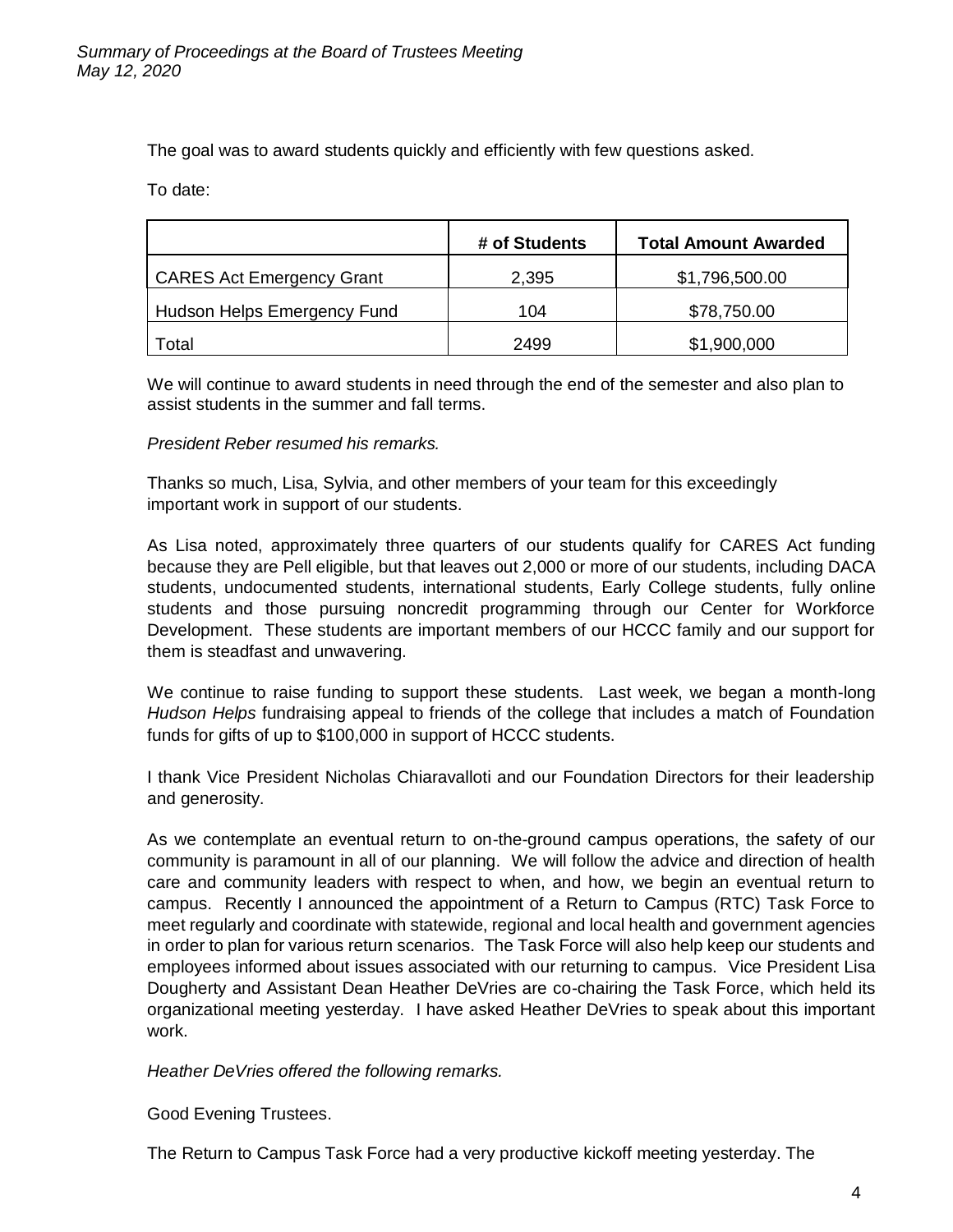Task Force has representation from across the college, including the All College Council, all four collective bargaining units, the STEM division, Nursing and Health Sciences, the Registrar's Office, facilities, safety and security, student affairs, academic affairs, ITS, and human resources. Many Task Force members bring with them extensive knowledge in the field of healthcare and their expertise is valued.

The Task Force is engaged in planning for a variety of scenarios for fall semester and beyond. Preserving the health and safety of all HCCC community members will be of the utmost importance as a variety of scenarios are explored. The realization of any scenario will be informed by the guidance of state and local government, the healthcare community, and our HCCC community. The Task Force is committed to a collaborative process where the design of any potential scenario is informed by the considerations and concerns of all groups.

As potential scenarios are explored, the Task Force will be providing updates on its progress to the College community, with the first communication coming out this week.

*President Reber resumed his remarks.*

Thank you, Heather and Lisa, for your leadership of the Return to Campus Task Force.

Trustees, this evening you will act upon a resolution requesting operating support from the County of Hudson for fiscal year 2021. This is an important component of our financial planning for next year and beyond. Our meeting with the Board of School Estimate is scheduled for May 26, after which we will complete our proposed Fiscal Year 2021 budget for your review and approval at the June meeting.

As you are aware, this year's planning is especially difficult as we navigate the many challenges of the pandemic, and continued unknowns. On Thursday, I will hold a virtual Town Hall Meeting, where I will discuss the principles that are quiding and informing our budget planning.

Finally, I would like to share one of the many acts of kindness that members of our HCCC community are undertaking to support others during the pandemic. Faculty and staff in our Culinary Arts Institute have raised funding to produce 300 packaged hot lunches to benefit and support the non-profit organization, "Let's Celebrate," which handles food for the Hudson County Department of Health and Human Services and feeds front line workers and other community members. The lunches are being prepared by our chefs in the Culinary Conference Center, using social distancing.

I thank Chefs Gary Bensky and Anuchit Puk, and Business and Culinary Arts Recruiter Janine Nunez, for their leadership.

Trustees, this concludes my remarks.

Thank you again for your leadership, advocacy and support at this time of great challenge. As lways, I would be happy to entertain any questions or comments.

Trustee Lee asked President Reber if there was any thought process concerning the timing of returning to campus. President Reber said that the College is waiting for the guidance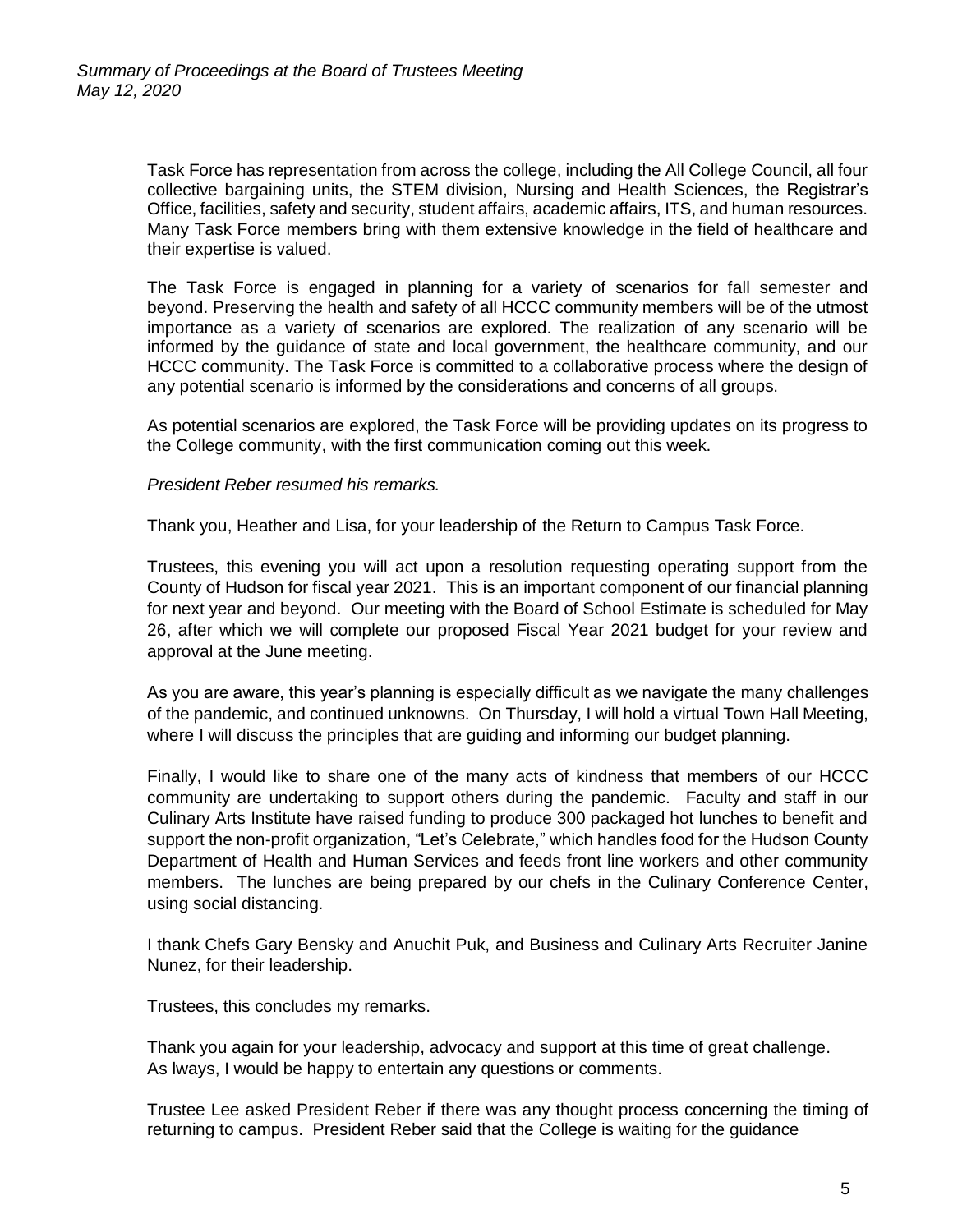of the health care community and local leaders. We are waiting for them to identify when and how it is safe to begin a return to on-ground instruction and operations. We are assuming that some on-the-ground operations will return sometime in the fall. We are considering various scenarios. For example, we know that social distancing is going to be important for any on-theground classes and other operations. Dr. Friedman, our faculty, unions, and others, have been working on scenarios that might include a combination of on-the-ground and online instruction. One scenario would have half of the students online and half of the students on the ground, and they would switch so that we could maintain social distancing within the classroom environment.

We are considering the possibility of late-start classes, and working to develop more on-line selections for the fall. There are a lot of unknowns, but we are trying to make sure that we have planned for all the possible scenarios, and that when we receive guidance that it's safe to return, we will be prepared to do that.

## *Regular Monthly Reports and Recommendations*

1. **The Minutes of the Regular Meeting May 12, 2020 were approved.**

#### *2.* **Gifts, Grants, and Contracts Report**

The College has received the following grant awards:

**Title:** Jean Krauss Youth Leadership & Career Development Forums

Subaward Number: J-J:27-6-17

Subaward Period: April 1, 2020 – September 30, 2020

**Agency:** NJ Department of Law and Public Safety; Office of the Attorney General

**Federal Awarding Agency:** Office of Juvenile Justice and Delinquency Prevention (OJJDP)

**Purpose of Grant:** The goal of the program is to host an inspiring and educational Youth Leadership Forum to motivate and educate high-need, at-risk, and/or justice-involved youth about the workforce opportunities available throughout Northern New Jersey. HCCC is authorized and does accept the sub-award.

**College Administrator:** Lori Margolin

**College Contribution:** \$0

**Award Amount:** \$25,000.00; In-Kind: \$0

**Title:** Carl D. Perkins Grant for Career and Technical Education (CTE)

**Agency:** New Jersey Department of Education

**Purpose of Grant:** HCCC received notice of our FY'20 allocation to be utilized for direct instructional support for HCCC CTE programs, and an amendment was submitted for review and approval.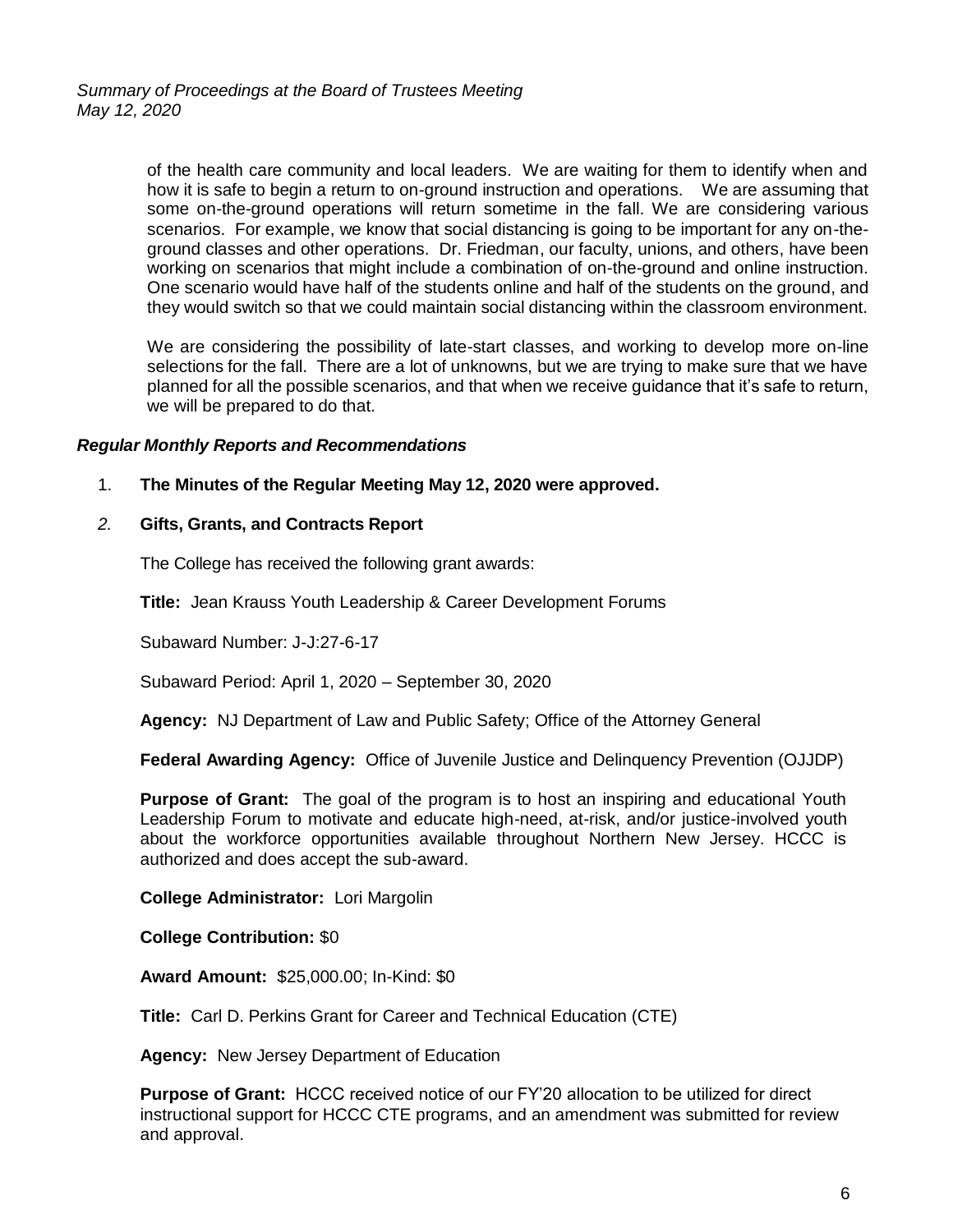*Summary of Proceedings at the Board of Trustees Meeting May 12, 2020*

## **College Administrator:** Nydia James

**College Contributions:** \$0

**Award Amount:** \$861,104

**Title:** Perkins V: Strengthening Career and Technical Education for the 21<sup>st</sup> Century Act

**Agency:** New Jersey Department of Education

**Purpose of Grant:** HCCC received notice of our FY'21 allocation to be utilized for direct instructional support for HCCC career and technical education (CTE) students and programs.

**College Administrator:** Nydia James

**College Contribution:** \$0

**Award Amount:** \$1,013,879

The following actions were taken concerning **fiscal, administrative, lease and capital recommendations** brought forward by the Administration and endorsed by the Finance Committee.

- 1. Resolution Authorizing Purchase and Installation of Automatic Swinging Doors Replacement for Culinary Conference Center from AllMark Doors of Springfield, New Jersey, at a cost not to exceed \$22,020.00, was approved.
- 2. Resolution Approving Agreement for Electronic Processing Services for Fiscal Year 2021 with ACI Worldwide Corp. of Naples, Florida, for an approximated annual total of \$175,000.00, was approved.
- 3. Resolution Authorizing Purchase of Internet Services from NJEdge.net of Newark, New Jersey, at a cost not to exceed \$283,560.00, was approved.
- 4. Resolution Authorizing Award of a Contract for College-Wide Telephone System Services for Fiscal Year 2021 to Verizon and Verizon Wireless at a cost not to exceed \$180,000.00, was approved.
- 5. Resolution Authorizing Purchase of Chromebooks for Student Laptop Loan Program from SHI International Corp of Somerset, New Jersey, at a cost not to exceed \$194,675.00, was approved.
- 6. Resolution Authorizing Purchase of Blackboard Software from Blackboard, Inc., at a cost not to exceed \$30,268.00, was approved.
- 7. Resolution Authorizing Purchase of Canvas Conferences Software from Instructure, Inc. of Salt Lake City, Utah, at a cost not to exceed \$24,600.00, was approved.
- 8. Resolution Authorizing Purchase of Dell Computers for Center for Online Learning from Dell Marketing LP of Round Rock, Texas, at a cost not to exceed \$7,929.00, was approved.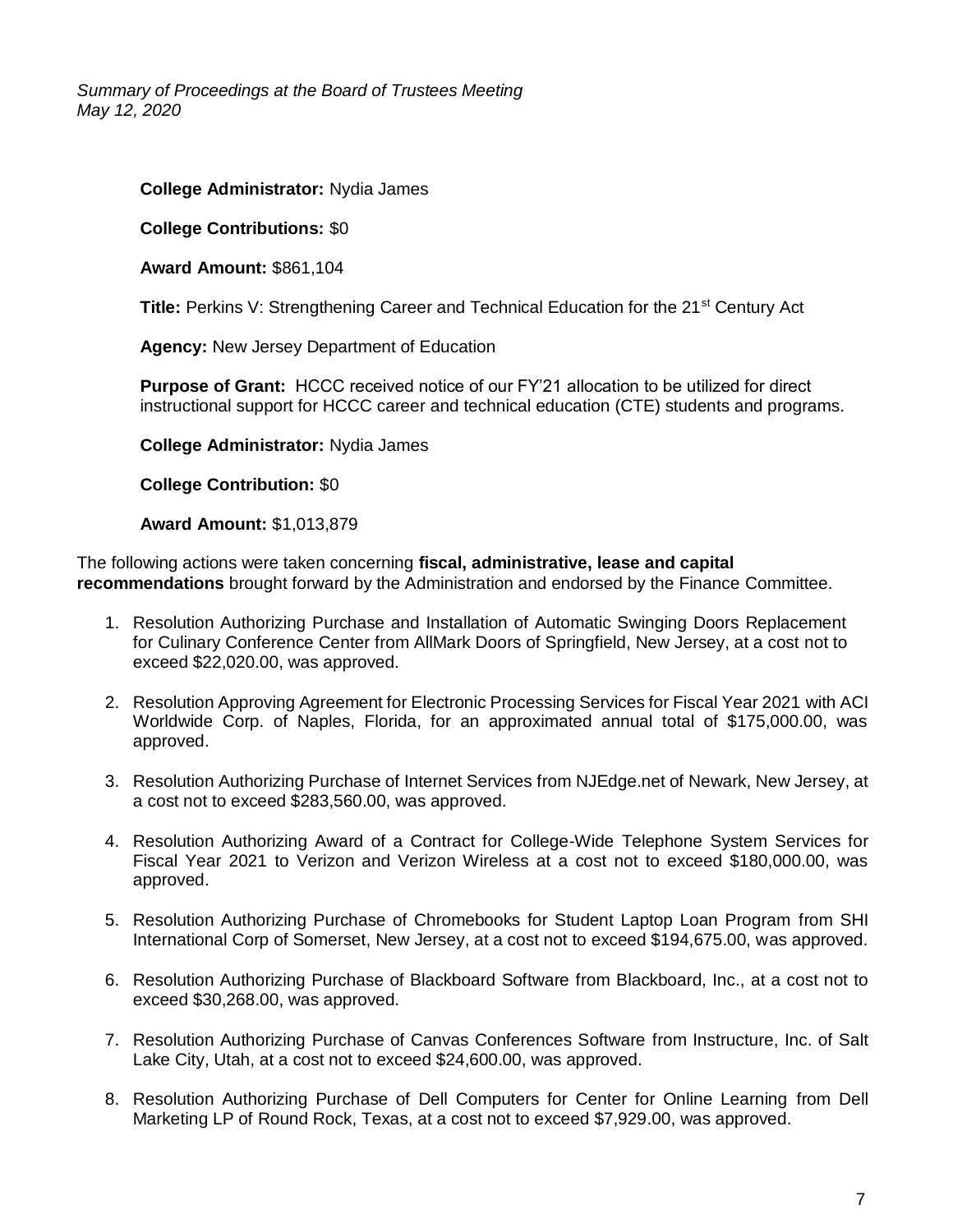*Summary of Proceedings at the Board of Trustees Meeting May 12, 2020*

- 9. Resolution Authorizing Purchase of Apple Computers for Center for Online Learning from Apple Computers, Inc. of Austin, Texas, at a cost not to exceed \$13,074.00, was approved.
- 10. Resolution Authorizing Purchase of Interactive Display System for Center for Online Learning from Apple Computers, Inc. of Austin, Texas, at a cost not to exceed \$13,074.00, was approved.
- 11. Resolution Authorizing Purchase of Career Coach Software from Economic Modeling, LLC of Moscow, Idaho, at a cost not to exceed \$11,500.00, was approved.
- 12. Resolution Authorizing Purchase of Food Equipment Repair Services from Jay-Hill Repairs of Fairfield, New Jersey, at a cost not to exceed \$32,000.00, was approved.
- 13. Resolution Rescinding Agreement for May 2020 Commencement at Red Bull Arena, was approved.
- 14. Resolution Establishing a December 10, 2020 Commencement Date and Venue, was approved.
- 15. Resolution Authorizing Purchase of Uninterruptable Power Source Replacement from Dell Marketing LP of Round Rock, Texas, at a cost not to exceed \$56,141.00, was approved.
- 16. Resolution Amending FLIK Agreement, was approved.
- 17. Resolution Approving Acceptance of CARES Act Funding, was approved.
- 18. Resolution Authorizing Request to the Board of School Estimate of Hudson County Community College, Fixing and Determining the Amount of County Funding Necessary for the College's Operating Expenses for Fiscal Year 2020-21, was approved.

The following actions were taken regarding **personnel recommendations** brought forward by the Administration and endorsed by the Personnel Committee.

- 1. Staff was appointed to the following position: Instructional Designer.
- 2. Appointment was made to the following Temporary Full-time Staff assignment through December 31, 2020: Academic Advisor.
- 3. Reappointment of Full-time Faculty, Academic Year 2020-21, was approved.
- 4. Fall 2020 Sabbatical Recommendation for Catherine Sweeting, Associate Professor, was approved.
- 5. Appointments of Part-time Staff through May 2021, as needed, were approved.
- 6. Resolution Authorizing an External Consultant for the 2019-20 Tenure Appeal Committee for Hudson County Community College, Jane Scimeca, Professor of History at Brookdale Community College, at a cost not to exceed \$3,000.00, was approved.
- 7. Resolution Authorizing a Stipend for Ara Karakashian, Associate Professor of Culinary Arts, was approved.